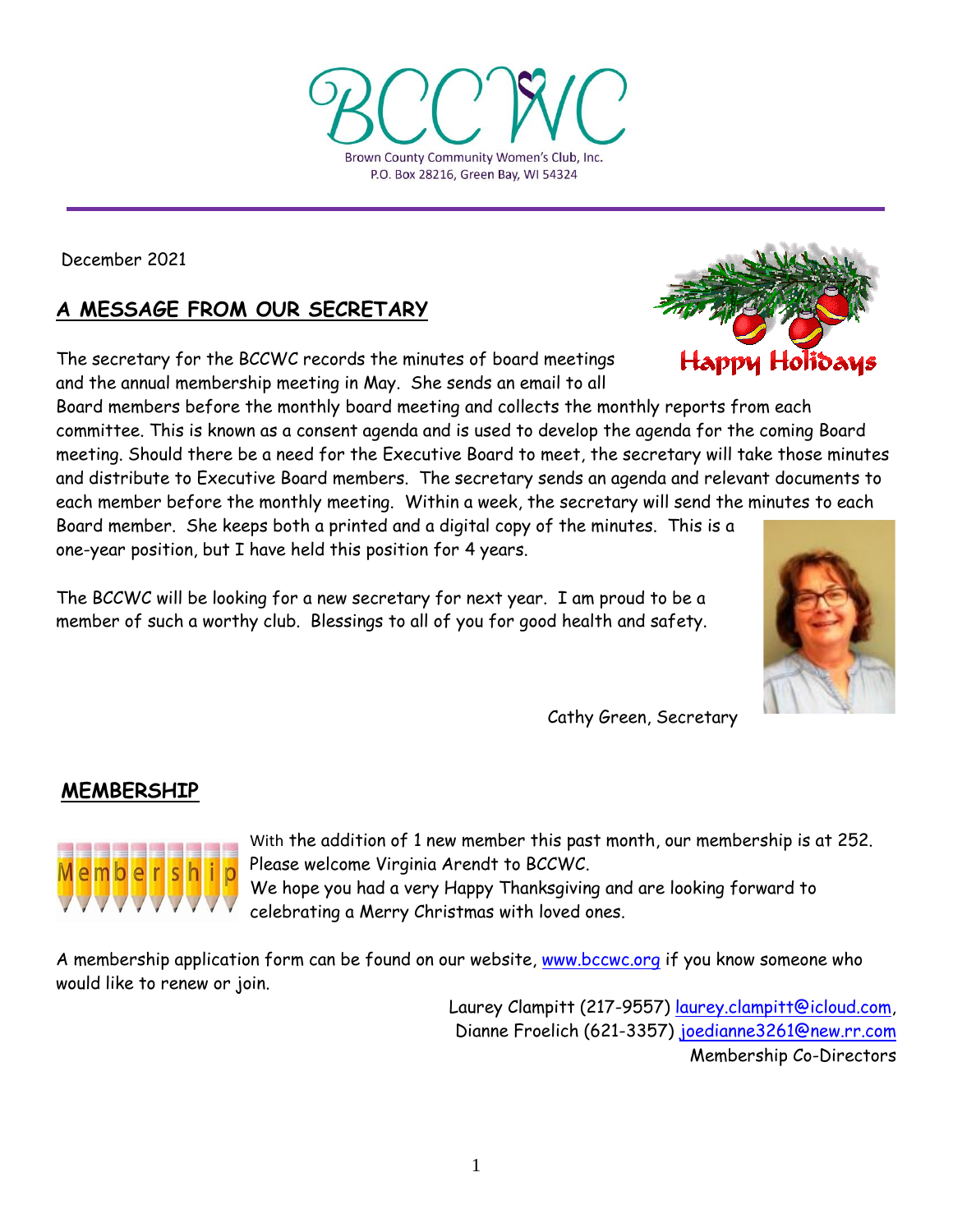# **MEETINGS REMINDER**

BCCWC Holiday Luncheon and meeting:

 Wednesday, **December 15** Tundra Lodge, 865 Lombardi Ave., Green Bay 11AM Social 12 Noon Lunch 1PM Entertainment 1:30PM Meeting

The John Kelley Trio will entertain us with their special style of seasonal music. Reservations due by December 1.



Looking ahead**…January 19, 2022** meeting

Our speaker will be Zachary Hahn (husband of member Pearl Hahn). Zachary worked in the Peace Corps for many years and will give a presentation about the history of the Peace Corps.

> Carol Mau (391-0779) [zinniea60@gmail.com,](mailto:zinniea60@gmail.com) Susan Byrne (708-860-8878) [susanbyrne9968@gmail.com,](mailto:susanbyrne9968@gmail.com) Darlene Rohm (303-870-6400) [darlenehh@yahoo.com,](mailto:darlenehh@yahoo.com) Program/Social Co-Directors

# **COMMUNITY SERVICE**

### **CHRISTMAS DISTRIBUTION ~ SALVATION ARMY**

BCCWC will be assisting parents with selecting Christmas presents for their children on December 17, 20 and 21. The location is Bayside Marketplace, 2763 S. Oneida (next to Fresh Thyme). Please sign up for this fun and rewarding volunteer opportunity by going online at [http://bttr.im/jmgu6or.](http://bttr.im/jmgu6or) If you are having trouble signing up online, call Renee Main, volunteer coordinator, at 593-2375 (office) or 609-6407 (cell). Thank you.

> Sue Goltz (406-2605) [sgoltz50@gmail.com,](mailto:sgoltz50@gmail.com) Ann Baierl (660-1804) [abaierl@new.rr.com,](mailto:abaierl@new.rr.com) Co-Chairs

## **WELLSPRING - DECEMBER**



The collection for Wellspring guests on November 17 was a huge success! Generous BCCWC members donated 52 bags of warm clothing, including hats, mittens, jackets, boots, and scarves. In addition, a total of \$60 was collected. The Wellspring collection also included a significant number of handmade items from our talented members and a large number of beautiful hand-knitted items from the knitting group at Bethany Methodist Church. The Wellspring guests and staff were excited about the large donation and were so appreciative. Our heartfelt thanks to all the members who contributed!

*Kathy DeBroux and Susan Regnier deliver bags of warm clothing to the guests and staff at Wellspring*

Kathy DeBroux (660-7921) [kmdebroux@gmail.com,](mailto:kmdebroux@gmail.com) Susan Regnier (499-8897) [skr1176@hotmail.com,](mailto:skr1176@hotmail.com) Co-Chairs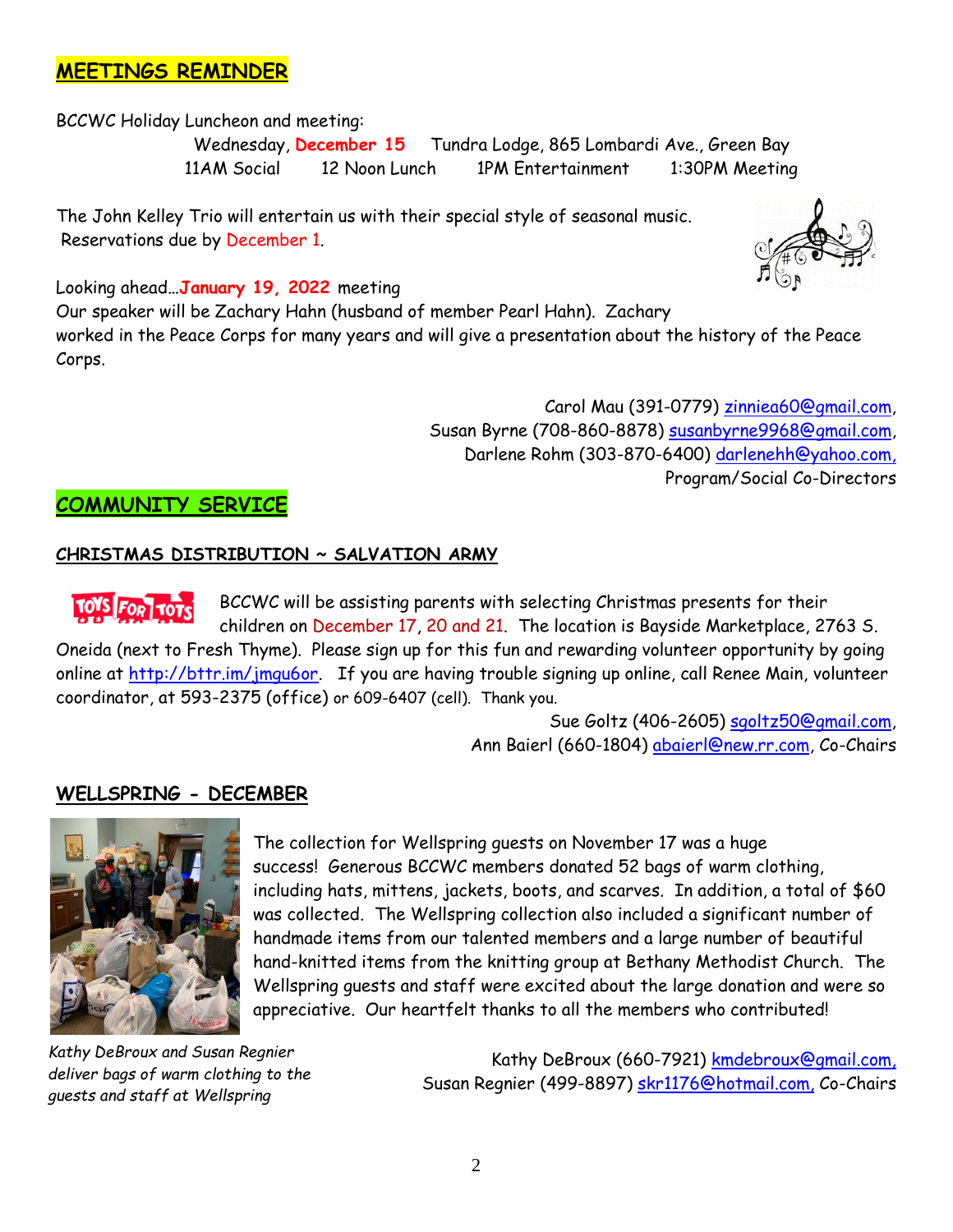## **CHEERY NOTES TO SENIORS**

Help bring holiday cheer to the residents of Woodside Nursing Home by writing Christmas cards. Use your own cards or pick up blank cards from one of the chairs. Completed cards will be collected at the December15 luncheon and delivered to the nursing home before Christmas. The goal is a minimum of 100 cards.



"Six packs" will be available at the December meeting for 2022 distribution. Questions? Call Kathy or Rosie.

> Kathy Heyroth (615-8062) [oheyrothkathy@gmail.com,](mailto:oheyrothkathy@gmail.com) Rosie Jonas (336-7057) [rjonas@new.rr.com,](mailto:rjonas@new.rr.com) Co-Chairs

## **HSHS ST. VINCENT CHILDREN'S HOSPITAL - CHILD LIFE DEPARTMENT**

Child Life Department staff were overjoyed with the 31 Halloween Bags that were assembled to be distributed to the hospitalized children at Halloween. Many thanks to the ladies that helped with the assembling. It was a fun and productive afternoon!



Please visit the Child Life table at the Christmas luncheon; there's still time to sign up for the Valentine's and Easter projects! And, as always, there will be the ongoing collection of character band aids, books, bears and stuffed animals.

A new project coming around Valentine's Day will be tying fleece

blankets for the children. No experience is necessary. Jo Ann's gift cards are needed to help with the purchase of the fleece fabric. If you would prefer to tie your own blanket rather than tie with the group, please contact us for details. Happy Holidays!

> Kathy Aicher (465-1600) [kaicher@news.rr.com,](mailto:kaicher@news.rr.com) Sue Vyse (562-3273) [smvyse@gmail.com,](mailto:smvyse@gmail.com) Co-Chairs

## **CHRISTMAS FAMILY GIVING TREE PROJECT**



Our committee would like to thank all the members who took tags for gifts and for gift card donations. We sponsored 4 families from the Ashwaubenon School District – 11 children. Each child received 3 needs and 3 wants. The presents were returned in such a timely manner and each one was beautifully wrapped. Gift cards were purchased from Walmart, Festival Foods and several gas stations. These will be given to families in

Ashwaubenon and distributed by the social worker from Valley View Elementary. You have made a difference in their lives. Happy Holidays!

> Kay Barlament (660-7368) [kay.barlament@gmail.com,](mailto:kay.barlament@gmail.com) Mary Ortmayer (920-785-1220) [maryortmayer@gmail.com,](mailto:maryortmayer@gmail.com) Judy Niesing (920-217-3907) jirnies96@aol.com, Co-Chairs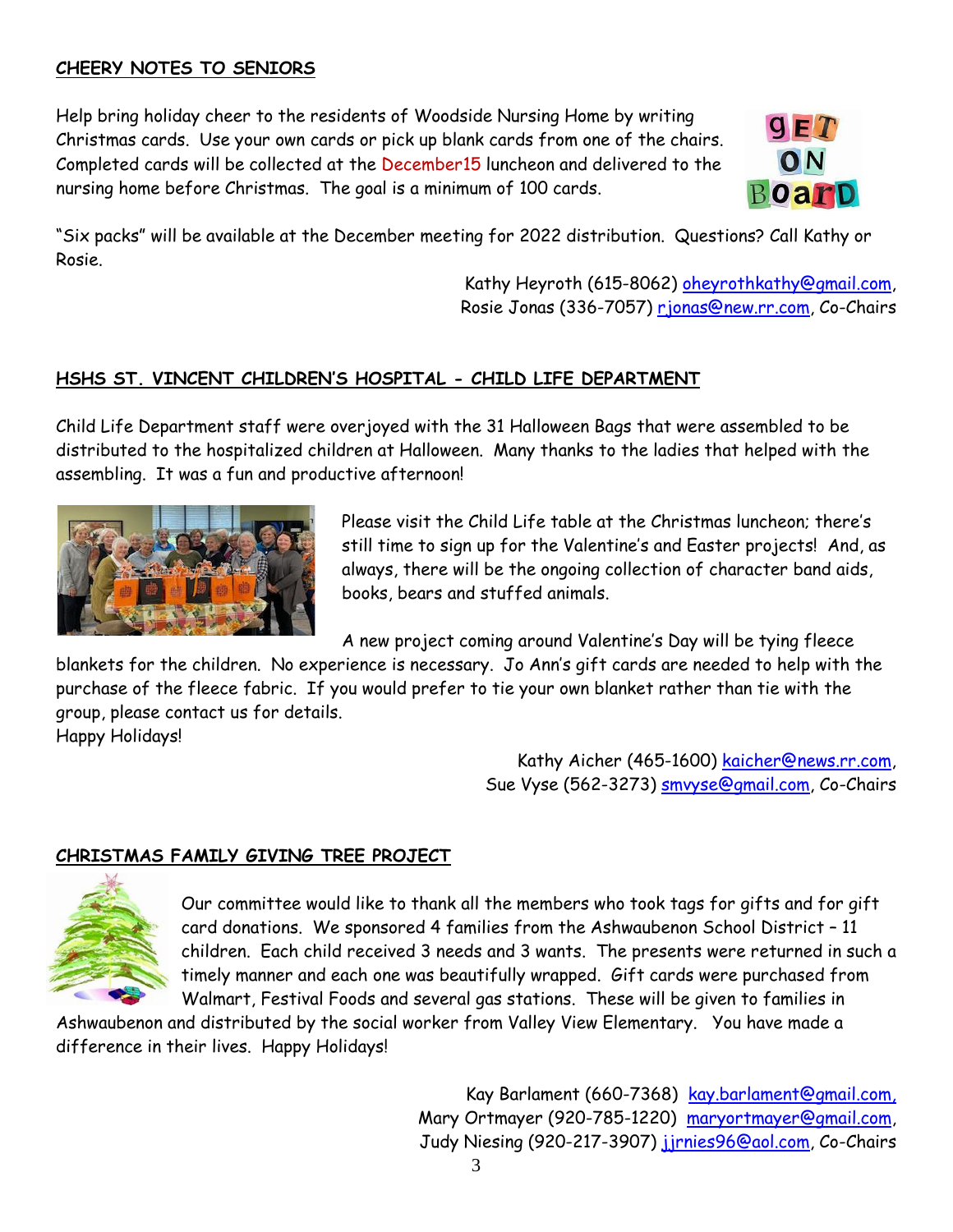

## **BUILDING QUILTS FOR HABITAT FOR HUMANITY**

The Munoz family rented an old, insecure, cramped and expensive duplex for many years. Amy Munoz expressed their appreciation for their new Habitat for Humanity home as follows: "We have been very blessed and extremely grateful to have been given this opportunity to work hard and have our dream come true and finally have our forever home." Anyone interested in being part of this satisfying project, please contact the co-chairs:

> Mary Schrickel (609-4651) [mary\\_habitat@hotmail.com,](mailto:mary_habitat@hotmail.com) Gina Reinardy (664-6501) *ginareinardy@gmail.com,Co-Chairs*

### **ONE STITCH AT A TIME**

Relaxing between holidays is important so, pick up those blanket projects and get to work. Our charities are always in need of blankets of any kind. We encourage knit or crocheted projects but store-bought blankets are acceptable also. The next collection is in May. Call Jean or Pat if you need yarn or have any questions. Thank you in advance for your help.



Jean Allgeyer (639-2980) [jmallgeyer@msn.com,](mailto:jmallgeyer@msn.com) Pat Hearden (432-5871 or 217-3824) [phearden@aol.com,](mailto:phearden@aol.com) Co-Chairs

## **ST. PATRICK'S FOOD PANTRY**

The St. Patrick's Food Pantry volunteers loved the birthday bags donated by BCCWC! The bags are for children age 2-10 and contain cake mix, frosting, candies and an age-appropriate small toy. A variety store is a great place to find bags and the things needed to fill them. Parents deeply appreciate being able to provide this special surprise on their child's birthday. St. Patrick's Food Pantry is the only pantry in town that provides these birthday bags.

All food donations are welcome, but they are especially in need of:

\*Coffee (11-15 oz), powdered drink mixes (Tang, fruit punch, Crystal Lite, Kool-Aid, etc.) \*Creamed soups, spaghetti sauce, tomato sauce/paste, stewed and canned diced tomatoes \*White rice (instant or bags), flour, sugar (white or brown), cooking oil (vegetable or canola) \*Peanut butter, peanuts (cocktail, dry roasted), kid's snacks (Goldfish, fruit roll-ups, etc.), microwave popcorn, cans of Pringles, cookies, cake mixes, frosting

Cathy Cartwright's vehicle will be parked in the De Pere Community Center parking lot on Wednesday, January 19 from 10AM-noon to accept donations.

We are looking for someone to co-chair this food pantry collection. If you are interested in helping, please contact Cathy Cartwright or one of the Community Service Co-Directors. Thank you in advance!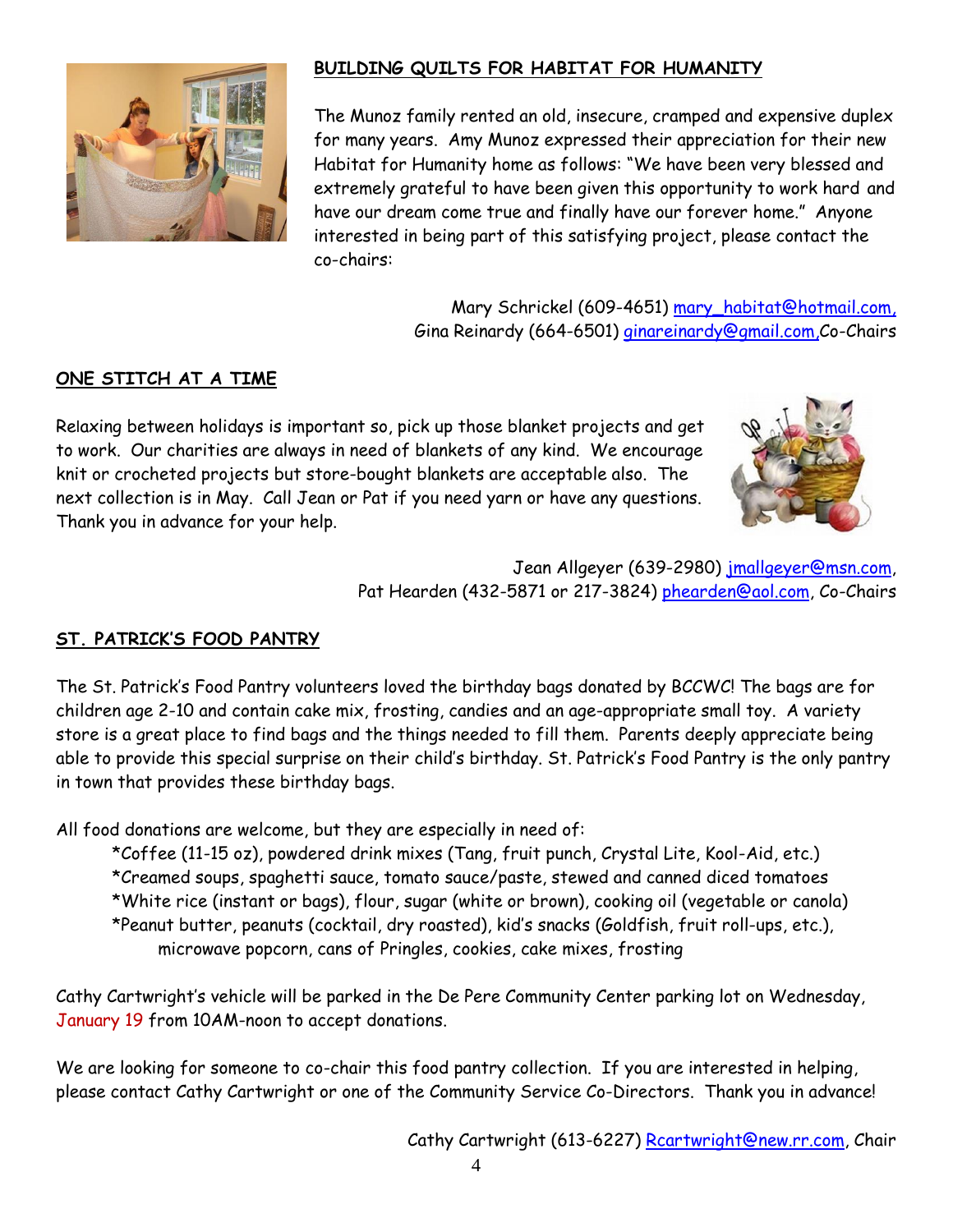# **ST. JOHN'S HOMELESS SHELTER – MEALS**



We are serving a meal at St. John's Homeless Shelter on Thursday, December 2. Thank you to all the wonderful ladies who signed up to take food to the shelter. We have all that we need for the December meal. Please deliver your food between 5:15-5:30PM. Contact the chairperson if you have any questions.

Kay Paulson (632-7473 or 301-221-6327) [mkpaulson@aol.com,](mailto:mkpaulson@aol.com) Chair

#### **FORT HOWARD APARTMENTS SENIOR BAG LUNCHES**

November 4 was a yummy day for the residents of Fort Howard Apartments. Due to the efforts of 17 BCCWC volunteers, 51 seniors took part in the lunches offered to them. Residents had the option of choosing from a bounty of fresh fruits, fruit cups, sandwiches, a variety of chips, bars and cookies which most took back to their apartments for lunch. Others ate together in the dining room.

Each and every resident thanked BCCWC volunteers profusely. One of the ladies even shared how absolutely thrilled she was last fall to open the blessing bag where she found very-much-needed items as well as special treats. She said, "You girls are so good to us." Many thanks to all members who provided their time and talents to offer this great lunch to these residents. Please stay tuned for plans for the spring activity.

> Carol Anderson (499-4906) [carolbruceanderson@gmail.com,](mailto:carolbruceanderson@gmail.com) Sherry Campbell (680-0778) [sherrysuej@new.rr.com,](mailto:sherrysuej@new.rr.com) Co-Chairs

#### **HOUSE OF HOPE**

Thanks to the generosity of our November volunteer, an 11-year-old boy and a mom enjoyed cake, ice cream, candles, banners, balloons, cards and gifts. Thank you for making this a celebration for the 38 residents! Heartwarming also is the report from our volunteer who summarized her visit: "2 of my grandchildren and I enjoyed bringing this November celebration. I love doing this and am glad that I can reinforce the importance of giving to those in need." Thanks, Grandma, for teaching that wonderful life lesson to your



Grands! Thank you to all the generous volunteers who make a positive statement every month. You DO make a difference in the life of a child!

Kay Barlament (660-7368) [kay.barlament@gmail.](mailto:kay.barlament@gmail)com, Chair

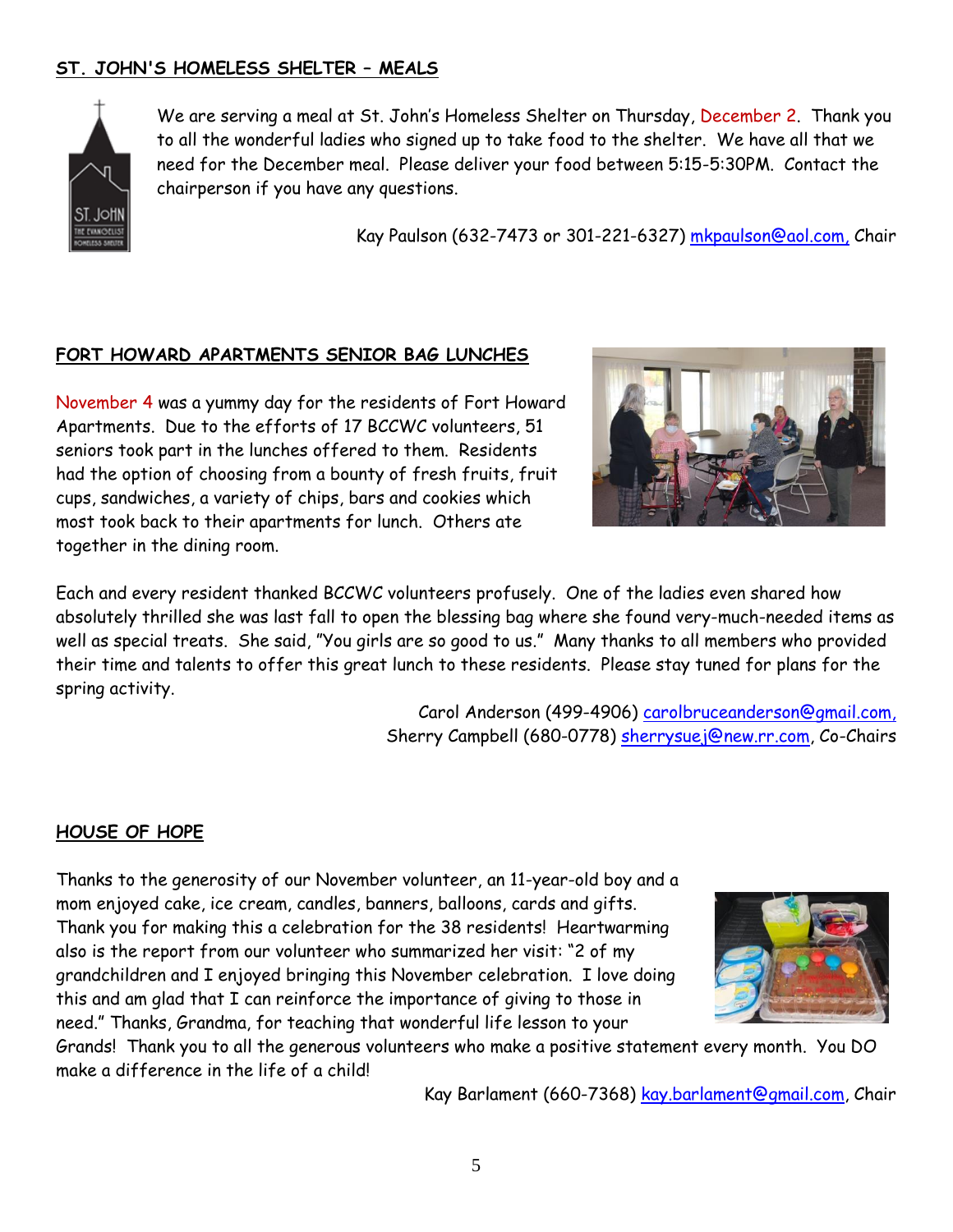## **COMMUNITY SERVICE CHAT**

Fall has been very busy for BCCWC Community Service activities! Fourteen projects will be completed by year's end. This is due to the generosity of members who so generously share their time, talents and skills with the community. Thank you, all. Please remember to record your hours spent shopping, planning, communicating and volunteering. The Community Service directors appreciate you and any additional suggestions members have.

> Sherry Campbell (680-0778) [sherrysuej@new.rr.com,](mailto:sherrysuej@new.rr.com) Mary Jo Rod (499-3482) [maryjorod11@gmail.com,](mailto:maryjorod11@gmail.com) Theresa Schroepfer (471-9442) [taschroep@new.rr.com,](mailto:taschroep@new.rr.com) Co-Directors

# **FUNDRAISING**



Are you finished with your holiday shopping yet? Just a reminder that if you shop online at Amazon, please use [www.smile.amazon.com](http://www.smile.amazon.com/) to start each shopping experience. That is Amazon's program to give back to charities. For each order that you place using smile.amazon, a small percentage of the sale will be returned to BCCWC. So far this year, BCCWC has earned \$32, just by a few of our members using this program. Every little bit helps our fundraising. It doesn't cost you any more to use this site. If you instead use [www.amazon.com,](http://www.amazon.com/)

all of the profit goes to Jeff Bezos rather than to BCCWC. What have you got to lose?

The first time you use the site, you'll have to pick out a charity which will benefit from your orders. Look for Brown County Community Women's Club, Inc. After the first time, it's automatic. How easy is that? If you have questions, just let us know.

> Sue Protzman (217-3014) [protz511@new.rr.com,](mailto:protz511@new.rr.com) Lynette Van Den Heuvel (264-2480) [nettiemayou@me.com,](mailto:nettiemayou@me.com) Bonnie Christensen (366-6773) [bjcingb05@gmail.com,](mailto:bjcingb05@gmail.com) Fundraising Co-Directors

#### **MAH JONGG FUNDRAISER**

We have a new fundraiser: Mah Jongg cards. Mah Jongg players buy a new card each year. Buy your 2022 Mah Jongg card through our new fundraiser and benefit BCCWC. Cards are \$9, large-print cards are \$10. BCCWC will receive \$1.75 for each card ordered. The card will be mailed to your home and you will also receive the National Mah Jongg League annual newsletter. The form for ordering the cards is available on the BCCWC.org website under the Fundraising



tab or you may call/email Betty Jensen. The deadline for orders is January 19, 2022. Ask your Mah Jongg friends to buy their cards through BCCWC as well.

Registration form:

<http://www.bccwc.org/app/download/769048402/mah+jongg+registration+form+Betty+Jensen.pdf>

Betty Jensen (770-6642) [bettyjensen48@gmail.com,](mailto:bettyjensen48@gmail.com) Chair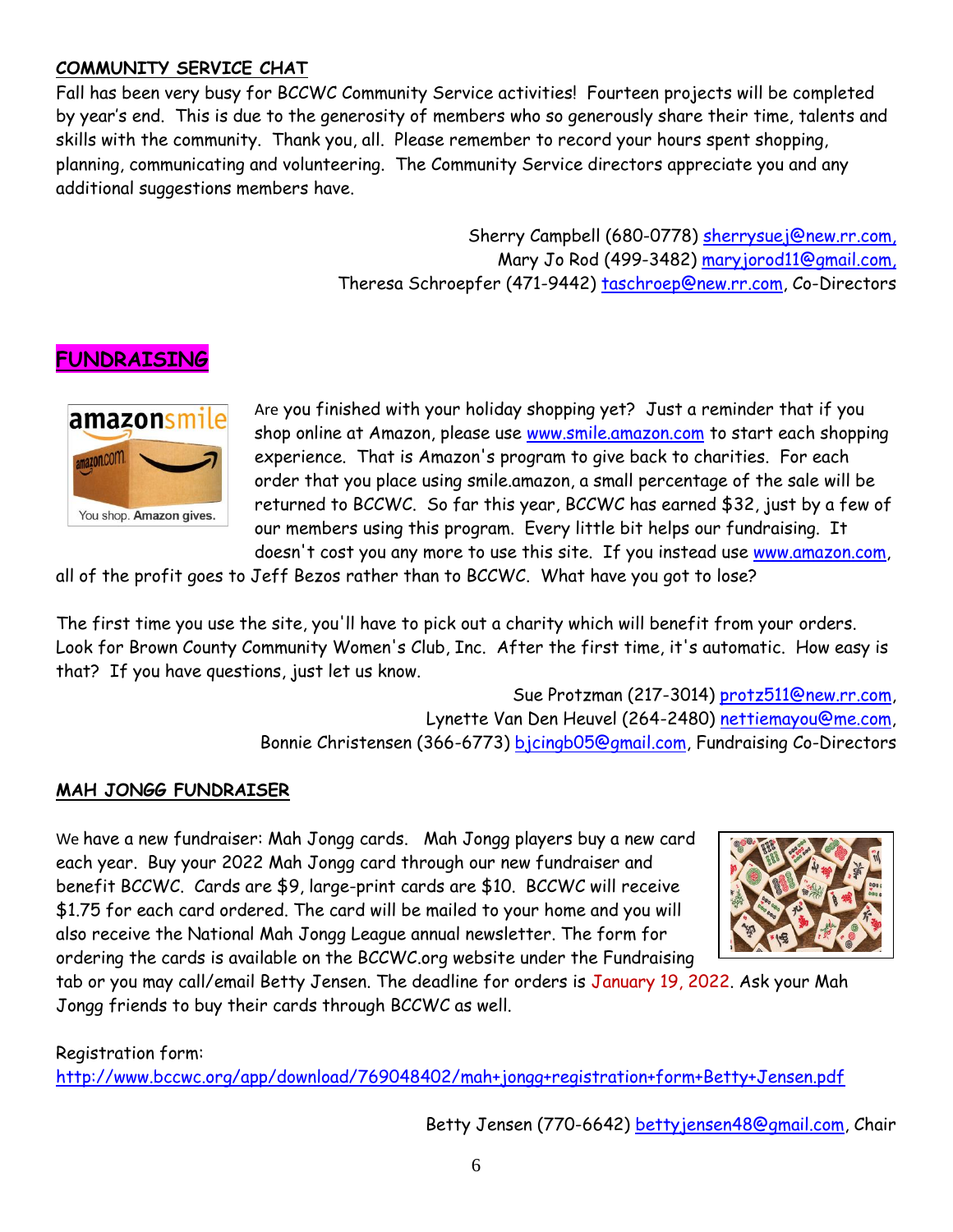### **PACKER HOUSE PARTY**



*Committee members Carol Jensen, Judy Benkowski, Helene Rosner, Chris Carlotto, Bonnie Gould, Dianne Froelich, Sue Protzman andMarianne Olson show off the fabulous array ofdesserts created for the Packer House Party.*

A big THANK YOU to all who participated in the Packer House Party fundraiser. It was a big success with profits of over \$5,000.00! The only downside of the day was a Packer loss. However, that was overcome by great food and drink and exceptional desserts! 57 guests enjoyed watching the game at a fabulous Packer House with lots of cheering, laughs and just a lot of fun!!! This is the second time BCCWC was awarded an opportunity to use the Endries Home overlooking the Lambeau Field Atrium for a fundraising event, for which we are very grateful. Needless to say, a good time was had by all!

Judy Benkowski and Helene Rosner, Co-Chairs

## **FELLOWSHIP**

*There are a few activities coming up in December and January. Planning is happening for February through spring. Stay tuned! Enjoy the holiday season!!*

#### **Upcoming Outings**:

#### Holiday Memories of Downtown at the Neville Public Museum

Let's take a trip down memory lane as we relive Christmases past by viewing the Prange's windows of days gone by. We have 18 members signed up. Join us!

- Wednesday, December 1
- Guided tour at 10AM with time to explore the museum. Lunch to follow at The Depot Gastropub at 11:30AM. The museum is free to Brown County residents on the first Wednesday of the month.

#### Theater Trip: Assisted Living: The Home. . .for the holidays

There are 18 BCCWC members attending!



Through J & J Travelers at a new venue: Memories Theater in Port Washington

- Saturday, December 11
- Cost: \$91 (includes meal, transportation, show, driver tip)

Cooking Class: **Cooking with Spices and Herbs** (11 are signed up so far; max of 17)

- January 18, 6-7:30PM
- \$20
- A Season to Taste 2300 Lineville Rd, Suite 107, Suamico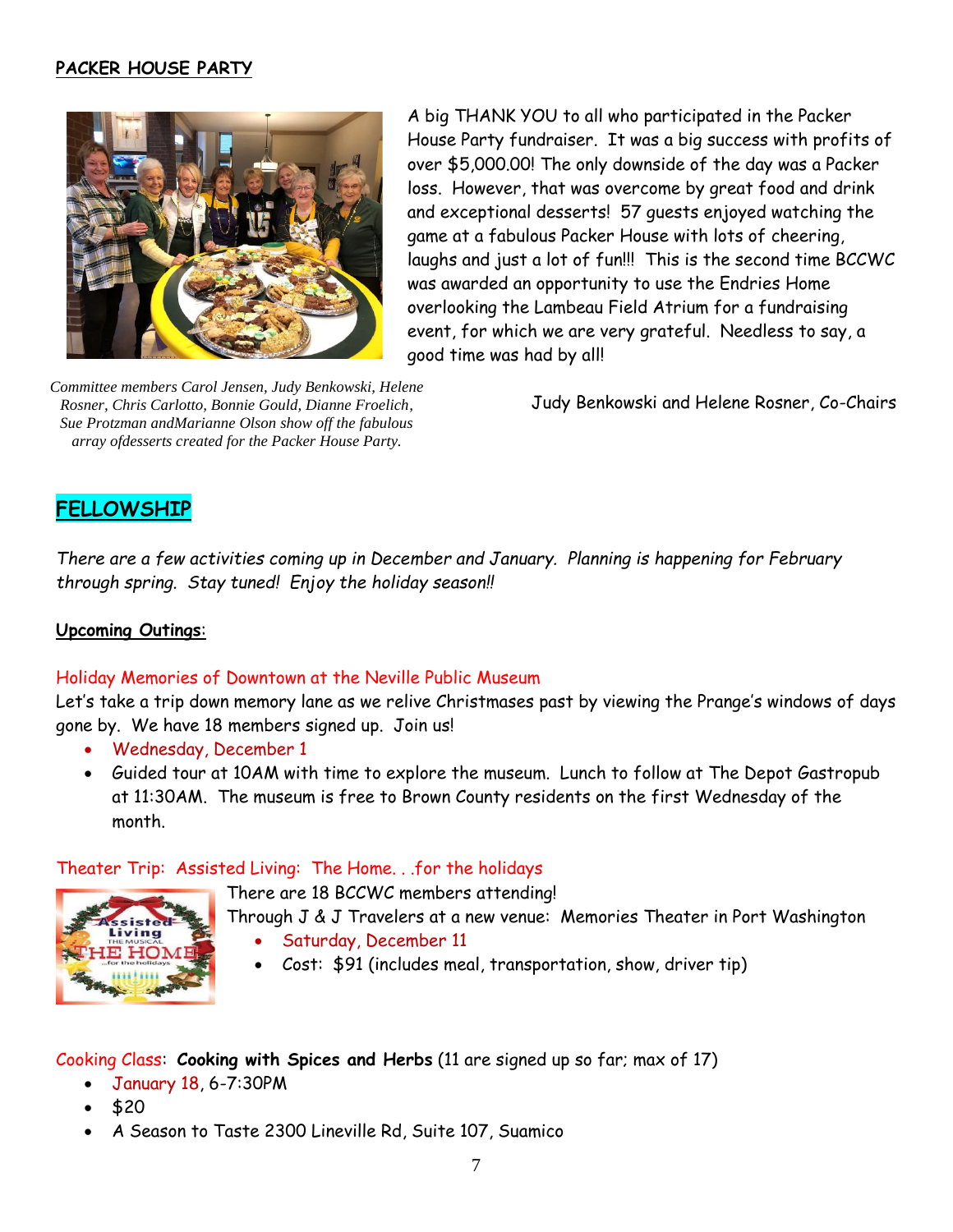Contact Lynn Arnesen to sign up or sign up at the December meeting. Make check payable to Season to Taste

**Check your calendar for 2022**! Details and other events will be announced as they are finalized. Any more ideas? Let us know!!

- Shopping trip to Lake Mills outlet mall?
- Board & Brush on Broadway
- The Ultimate Closet, the Village Grille---TBD (March or April)
- Backstage at the Meyer Tour: April or May, date & time TBD
- Swanstone Gardens Class: April or May, date & time TBD

## **Standing Activities**:

- The **Book Club**, led by Meg Deem, meets monthly. See below.
- **Wednesday Mah Jongg** is held at the Ashwaubenon Community Center on Anderson Drive. Several members have been playing there over the spring and summer. The site is easily accessible with plenty of parking. Games are played between 1-3:30PM in the lobby area of the building. Betty Jensen will continue to be the contact for this. If you are interested in playing on any Wednesday, text Betty at **770-6642** to be included in the group reminder text.
- If anyone is interested in a Mah Jongg refresh or lessons, email Sue Sinclair and we will set something up on a Wednesday at the Ashwaubenon Community Center.

Sue Sinclair (432-3428) [upnative1979@yahoo.com,](mailto:upnative1979@yahoo.com) Bonnie Lemense (770-5037) [bonnleme@att.net,](mailto:bonnleme@att.net) Lynn Arnesen (201-739-3941) [lynn.arnesen@aol.com,](mailto:lynn.arnesen@aol.com) Fellowship Co-Directors

## **BOOK CLUB**

December is a great month to join the BCCWC Book Club! We start with our Holiday Luncheon on Monday, December 6, at the Village Grille (801 Hoffman Rd.) at 11:30AM. It will be a wonderful chance to share a nice lunch, some holiday cheer and gratitude for being back together. We will then meet back at the Kress Library at 1PM for our regular book discussion of Jan-Philipp Sendker's novel *The Art of Hearing Heartbeats*. **Please email or text me by Wednesday, December 1, if you plan to join us for lunch.** 

Book Summary:

When Julia Win's father disappears one day, her family is shocked and confused. That is, until they find a love letter he'd written many years ago to a woman in Burma. Intent on solving the mystery and piecing together her father's mysterious past, Julia decides to put her own budding legal career on hold to travel to the small mountain village of Kalaw. There,

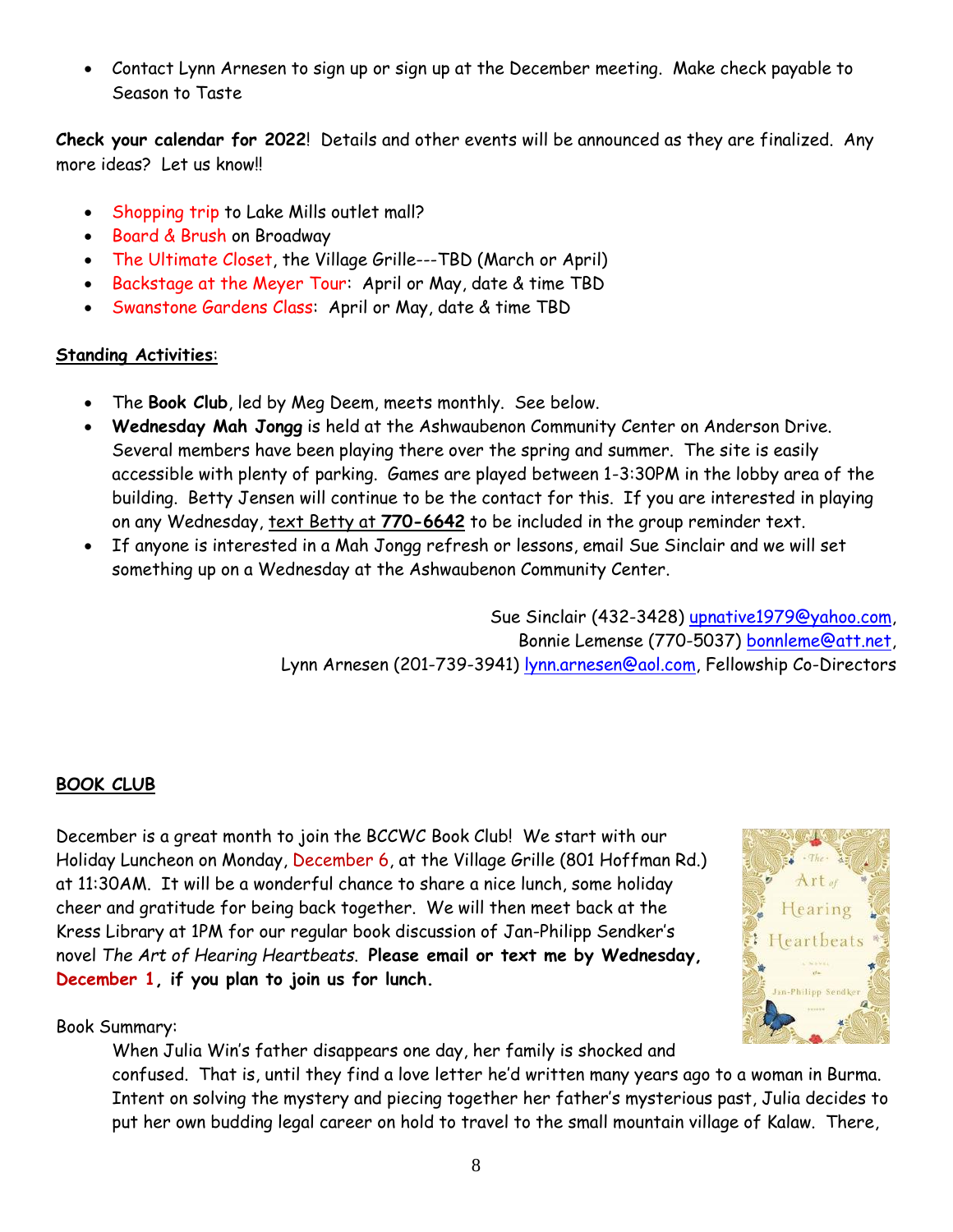she is approached by a man who claims to know her father and who also seems to have an uncanny knowledge of Julia herself. She meets with him every afternoon and listens to incredible tales of her father's youth: his childhood blindness, his education at a monastery and, most of all, his romantic relationship with a local girl. What Julia uncovers is a tale of unimaginable hardship, resilience and passion that will forever change her own life.

If December doesn't work in your schedule, you can plan ahead for the January 3 meeting when we will be discussing *The Book of Joy (Lasting Happiness in a Changing World)* by His Holiness the Dalai Lama and Archbishop Desmond Tutu.

Facilitators are needed for the upcoming meetings.

| February 7, 2022 | People of the Book by Geraldine Brooks |
|------------------|----------------------------------------|
| March 7, 2022    | As Bright As Heaven by Susan Meissner  |
| April 4, 2022    | Homegoing by Yaa Gyasi                 |

If you are interested, please contact:

Meg Deem (288-9922) [mmdeem0135@gmail.com,](mailto:mmdeem0135@gmail.com) Chair

# **COMMUNICATIONS**

### **PHOTO DIRECTORY**

The photo directories have been ordered and will be available at the Christmas luncheon. If you ordered a directory and are going to the luncheon, you don't need to make any further arrangements. We'll have a list of all attendees and will bring your book.



If you're not going to the luncheon, but have asked a friend to pick up your directory, you must let us know beforehand: we will have your directory there. If neither of those options works, we can make other arrangements.

> Nancy Daniels (499-4995 or text 471-6689) [danielsna@aol.com,](mailto:danielsna@aol.com) Margaret Georgia (497-7388) [Margaret@new.rr.com,](mailto:Margaret@new.rr.com) Photo Directory Co-Chairs